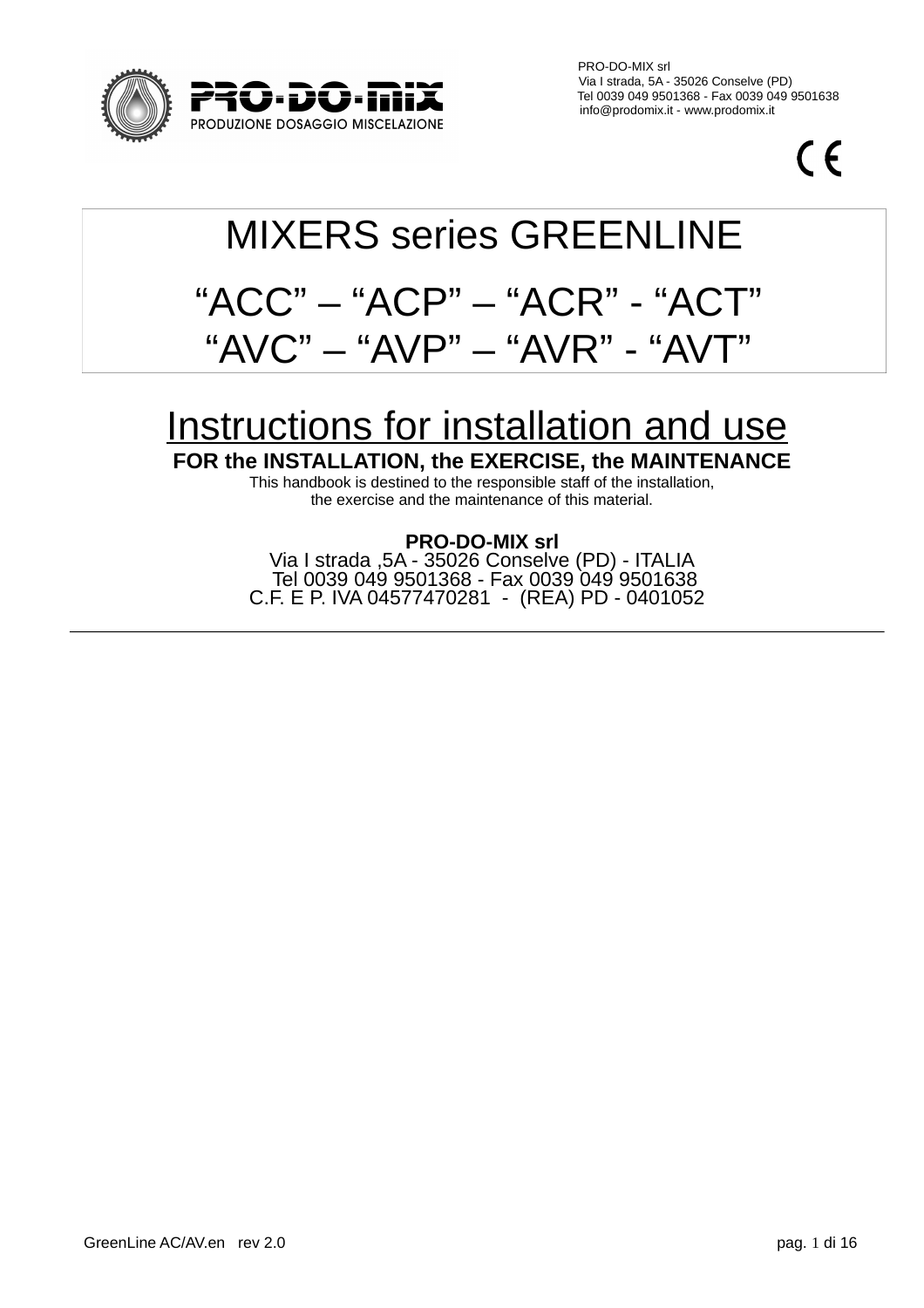

 PRO-DO-MIX srl Via I strada, 5A - 35026 Conselve (PD)

# **INDEX**

| 8 |  |  |  |  |  |  |
|---|--|--|--|--|--|--|
| 9 |  |  |  |  |  |  |
|   |  |  |  |  |  |  |
|   |  |  |  |  |  |  |
|   |  |  |  |  |  |  |
|   |  |  |  |  |  |  |
|   |  |  |  |  |  |  |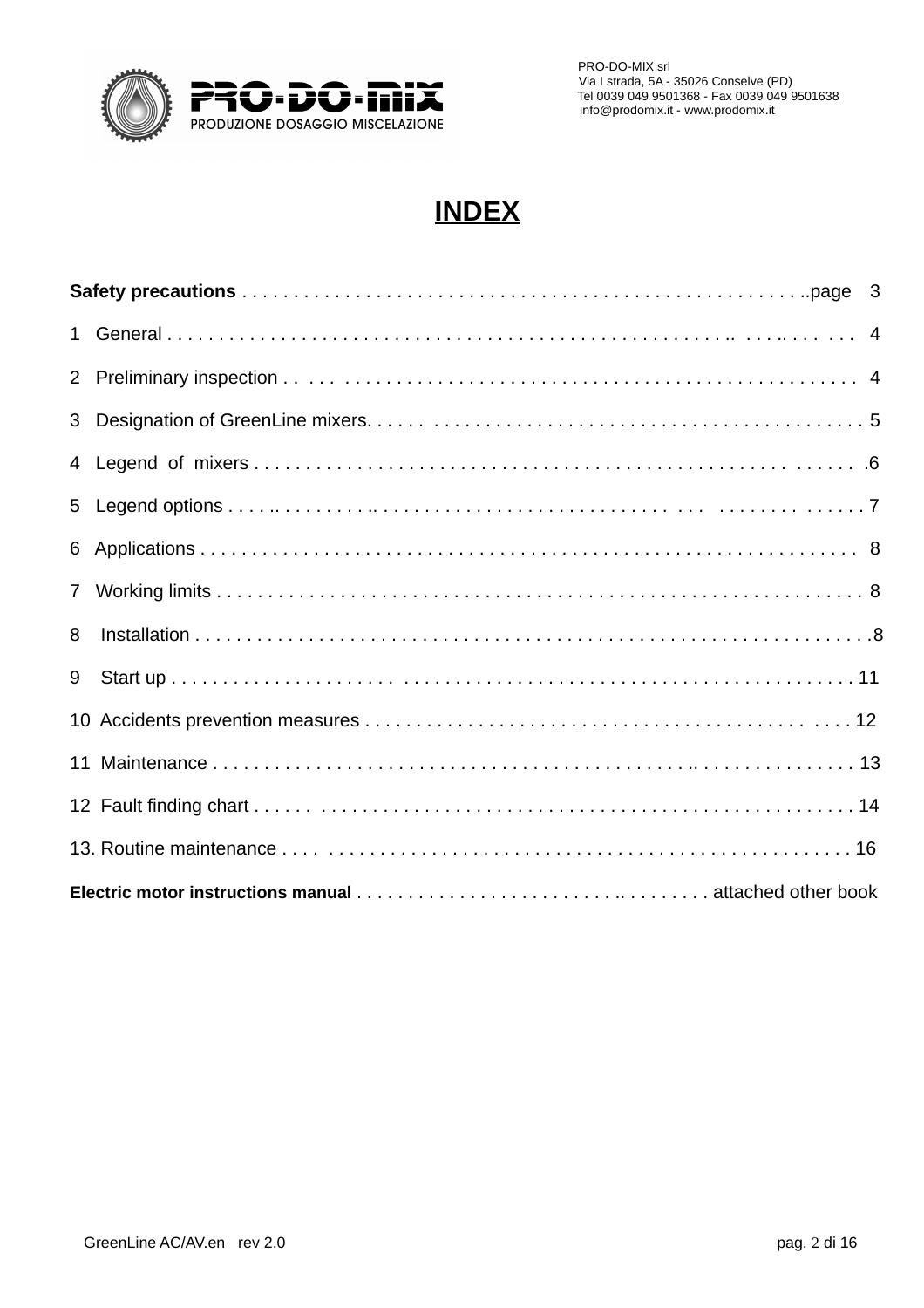

 PRO-DO-MIX srl Via I strada, 5A - 35026 Conselve (PD)  $\overline{1}$   $\overline{1}$   $\overline{1}$   $\overline{1}$   $\overline{1}$   $\overline{1}$   $\overline{1}$   $\overline{1}$   $\overline{1}$   $\overline{1}$   $\overline{1}$   $\overline{1}$   $\overline{1}$   $\overline{1}$   $\overline{1}$   $\overline{1}$   $\overline{1}$   $\overline{1}$   $\overline{1}$   $\overline{1}$   $\overline{1}$   $\overline{1}$   $\overline{1}$   $\overline{1}$   $\overline{$ 

# **SAFETY PRECAUTIONS**

This symbols  $\overline{\mathbf{A}}$   $\overline{\mathbf{B}}$  indicates the risk level deriving from failure to observe the prescribed safety precautions:



**DANGER** Warns that failure to observe the precautions may cause

**DANGER** Warns that failure to observe the precautions may cause GENERIC personal injury or damage to property.

**WARNING** Warns that failure to observe the precautions may cause damage to the mixer and/or system.

- $\div$  The machine user must comply with the regulations indicated below to achieve the highest possible safety threshold.
- Open or removed guards represent very dangerous safety hazards as this can cause injuries and cuts. The same goes for mechanical hand enclosures (robot).
- Cover grilles, grid bars or cover grids are usually already fitted fastened at the time of supply. They can only be removed using tools. Machines featuring such devices must only be operated when these are mounted and fixed.
- $\cdot \cdot$  In the case of set-up overhauling, inspection and maintenance operations, power must always be interrupted to the motor by disconnecting of the phase leads (power leads)
- \* If a machine requires other energy sources-pneumatic, hydraulic, steam or hot water- such supplies must also be interrupted or stopped and the pipes inside the machine must be restored to pressure zero.
- $\div$  Heated or cooled machine parts must be treated with special caution due to the risk of burns..
- $\cdot \cdot$  A machine that has been shut down by an emergency button must not be started again as soon as this button has been reset. The machine will only start again when the master switch is operated.

**Important : the emergency motor stop button should be placed close to the machine.**



**THE RUNNING IN CAVITATION, THAT IS WITH LIQUID LEVEL REACHING THE IMPELLER, IS AUTHORIZED FOR VERY SHORT TIME (FEW MINUTES) IN ORDER TO AVOID MECHANICAL DAMAGES AND/OR COLLATERAL DAMAGES, BECOUSE OF THE FATIGUE STRENGTH OF THE AGITATOR. PLEASE CONTACT PRO-DO-MIX FOR REQUIREMENTS OF OPERATION FOR EXTENDED PERIODS WITH LOW LIQUID LEVEL IN THE CONTAINER .**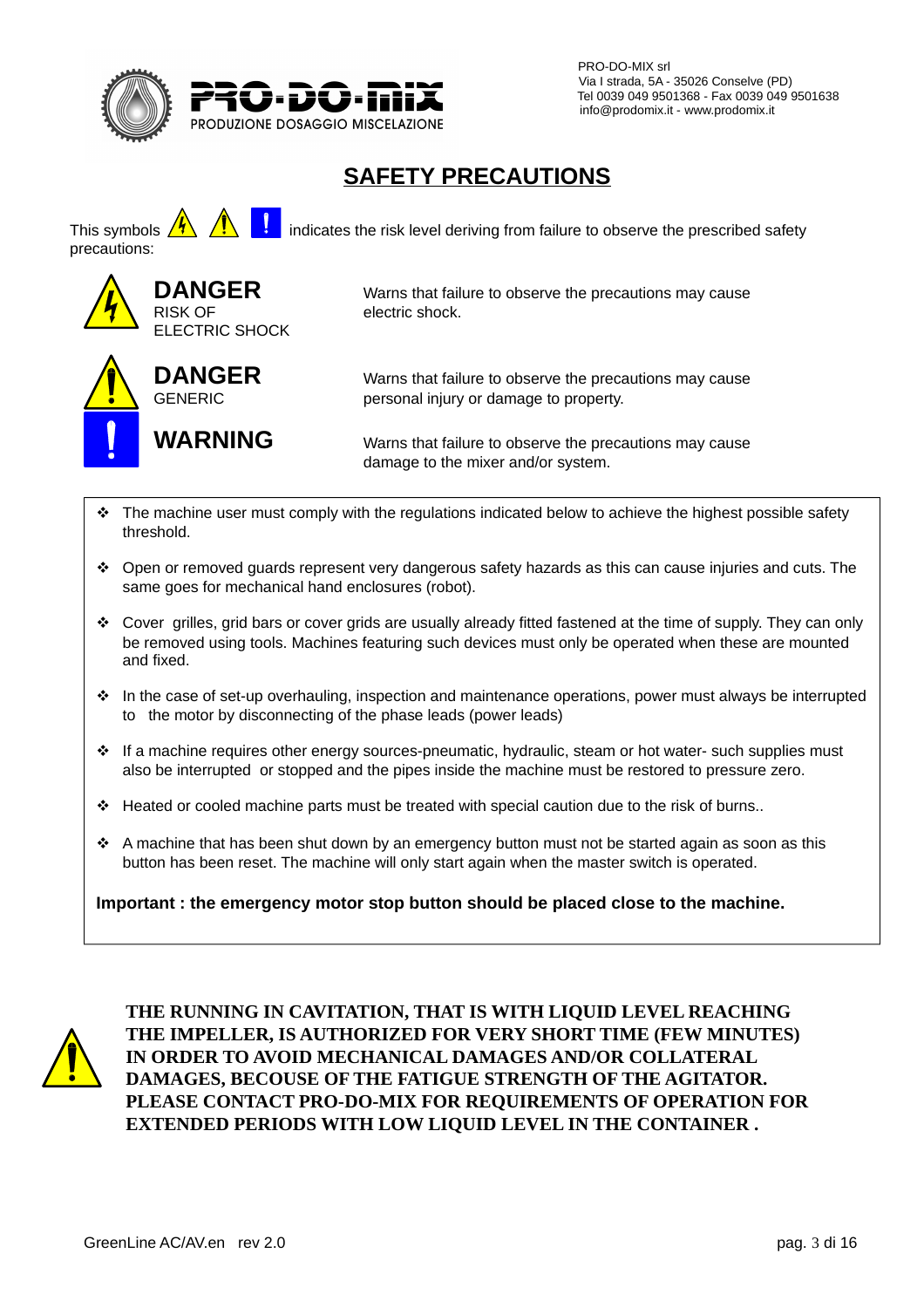

# **1. General**

The purpose of this manual is to provide the necessary information for the installation, use and maintenance of the mixer.

The mixer is manufactured for an industrial purpose and it must be installed and operated only by qualified technicians who know applicable directives and accepted codes of good practice.

The user must read this manual and the enclosures before using the mixer.

Improper use could damage the mixer and cause the forfeiture of the warranty coverage.



**The mixer is NOT a "ready to use machine", but is a component part and it is a POTENTIALLY DANGEROUS device because it has rotating parts that could cause serious injury in case of contact with person or objects.**

**All the rotating parts of the mixer must be segregated in a way that makes impossible the contact with persons, animals or objects when the motor is energized.**

**The responsibility for final product safety and compliance with applicable directives rests with the manufacturer or the assembler who incorporate the mixer as component part. E' absolutely forbidden to put in service the agitator before that the machinery in which will** 

**come incorporated is declared in compliance with the enforced applicable norms of SAFETY.**

When asking our office for technical information or spare parts, please indicate the model identification and the construction number found on the nameplate.

The following instruction and warnings refer to the standard models with electric motor; for any variations or characteristics of special versions please refer also to the enclosures and to the sales contract.

For any instructions or situations not referred to in this manual or in the sales documentation, please contact our office.

### **2. Preliminary inspection**

Upon delivery check the integrity of the packaging.

After unpacking the mixer make sure that no damage has occurred during shipping (check particularly the linearity of the long shaft). Should the mixer be damaged, write a report together with the carrier, or writing « materials acceptance with reservation » on the delivery note. Do not install the mixer and advise PRO-DO-MIX within 3 working days.

#### UNPACKING AND STORAGE

The packaging must be carefully examined on receipt in order to ensure that the contents have not sustained any obvious damage. Examine the contents and check them off against the delivery note.

The equipment is delivered in 2 packages, 1 packages for the shaft, 1 package for the propeller and the reducer gear (eventually equipped with the motor).

#### STORAGE PRECAUTIONS

Storage for less than six months:

Equipment shall preferably be stored in its original packaging, protected from adverse weather conditions end impacts, and not too near to vibrating devices as the resulting vibrations my cause wear on the bearings and mechanical mating faces.

Storage for more than six months : consult us.

Note

- The shaft should be stored horizontally.

- Any prolonged storage before or after use, in particular environmental conditions (humidity, salinity, vibrations or corrosion) shortens the guarantee application.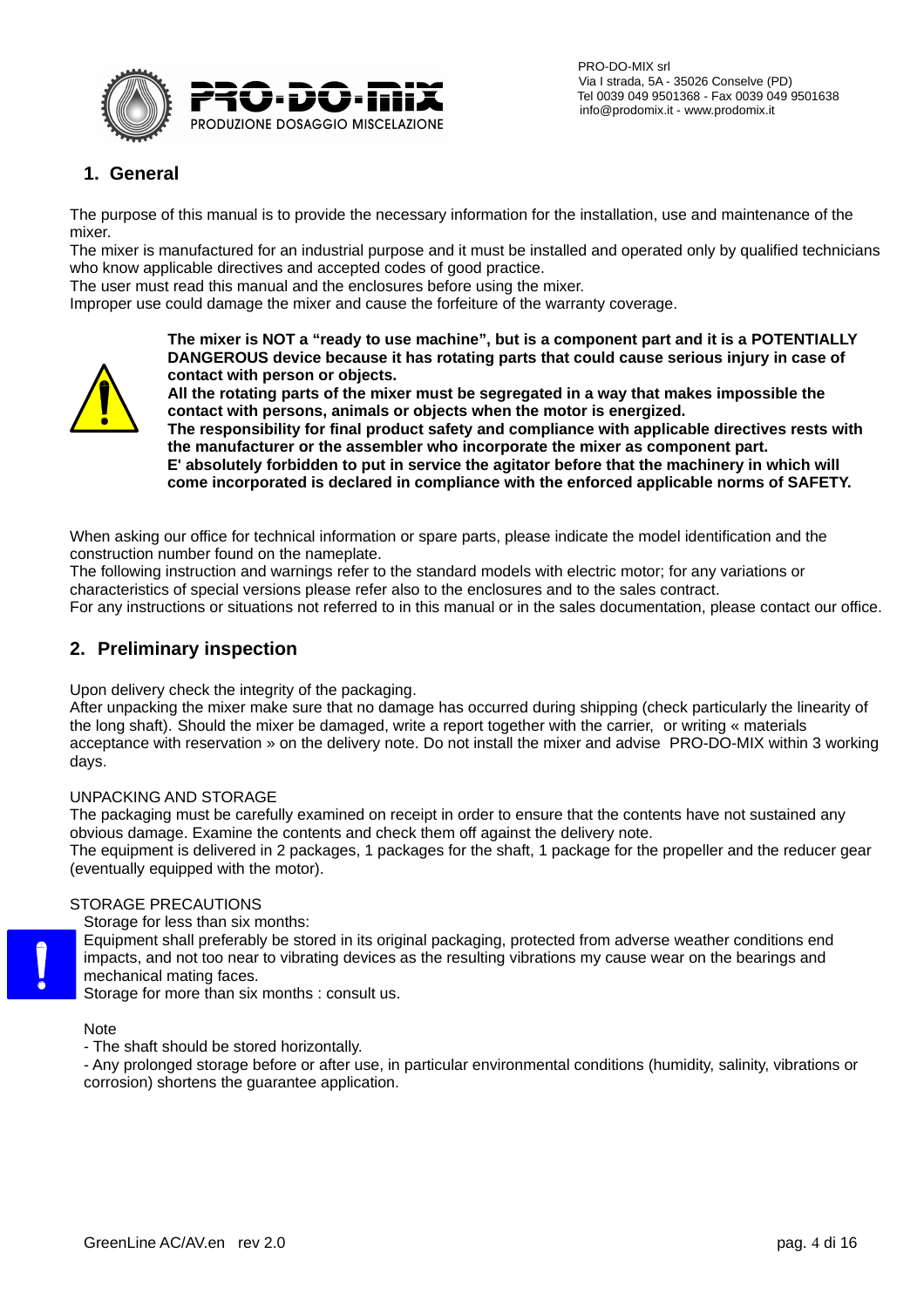

 PRO-DO-MIX srl Via I strada, 5A - 35026 Conselve (PD) Tel 0039 049 9501368 - Fax 0039 049 9501638

## **3. Designation of mixers**



#### **fig. 2.1 : Assembly drawing of agitator**

| A | shaft           | R  | gear box                                         |
|---|-----------------|----|--------------------------------------------------|
|   | coupling sleeve | Н  | impeller                                         |
|   | baseplate       | 1Т | breather plug / yellow or red plug - filler plug |
|   | tank support    | 2Τ | oil gauge plug                                   |
| Μ | motor           | 3T | drain plug                                       |

This manual is applicable to all the following models of mixers :

- **ACC/AVC** Agitator with standard electric geared motor equipped with a low c<sub>x</sub> special design profiled impeller 3PM-1084, for atmospheric tank with top entry vertical mixer.
- **ACP/AVP** Agitator with standard electric geared motor equipped with a pitched blade turbine 4PBT45, for tank atmospheric with top entry.
- **ACR/AVR** Agitator with standard electric gear motor equipped with a special design flocculation impeller with a low  $c<sub>x</sub>$  type 2PM-0650, for tank atmospheric with top entry.
- $\cdot$  **ACT/AVT** Agitator with standard electric gear motor equipped with a low  $c_x$  special design profiled impeller 3PM-0134, for tank atmospheric with top entry.

Accordingly to the accessories installed, the code of the agitator will be designed adding one or more letters as below :

EXAMPLE : The agitator code **ACC.75164.S.250/LHB** designates an agitator in Aisi 316L for tank with top entry, with lantern for client's motor but supplied without motor, reducer with oil et base plate, with special design profiled impeller 3PM-1084 of dia. 1600 mm and shaft length 2500 mm.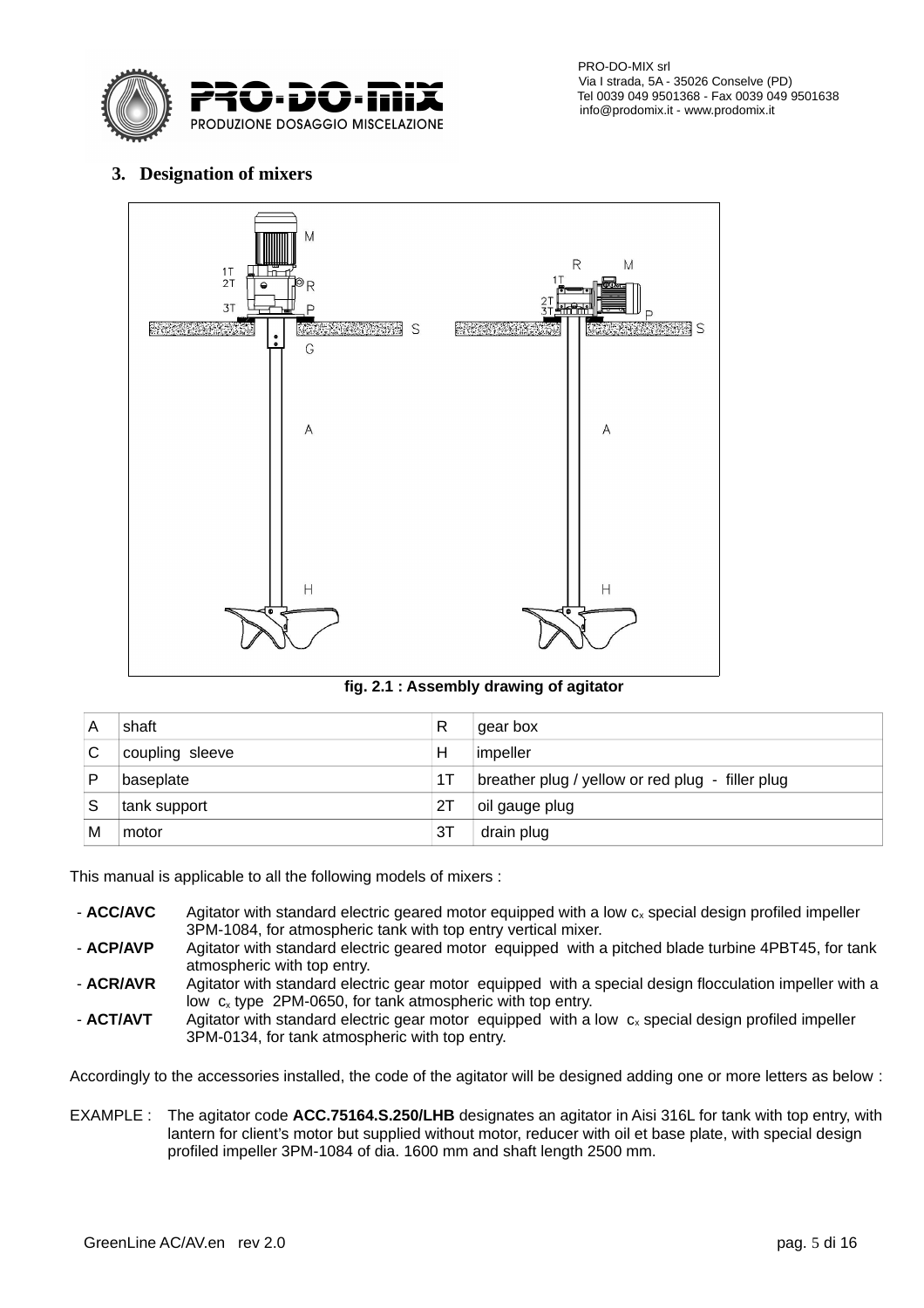

 $A$  $D$  $H$ , 03 13 1, 5

**4. Legend of mixers**

**OPTIONS** 

### $110$ eal shaft length Materiale - Material  $\Omega$ Inox 304 - 304 SS  $\mathbf{s}$ P  $\mathsf{R}$ shaft diameter or gear size. Potenza motore - Rated power  $\overline{0}$  $0.18$  $0<sub>2</sub>$  $0,25$ 03  $0,37$ 05  $0.55$  $07$  $0.75$  $11$  $1.1$



s G

 ${\sf R}$ 

Silver Line

Golden Line

Special Line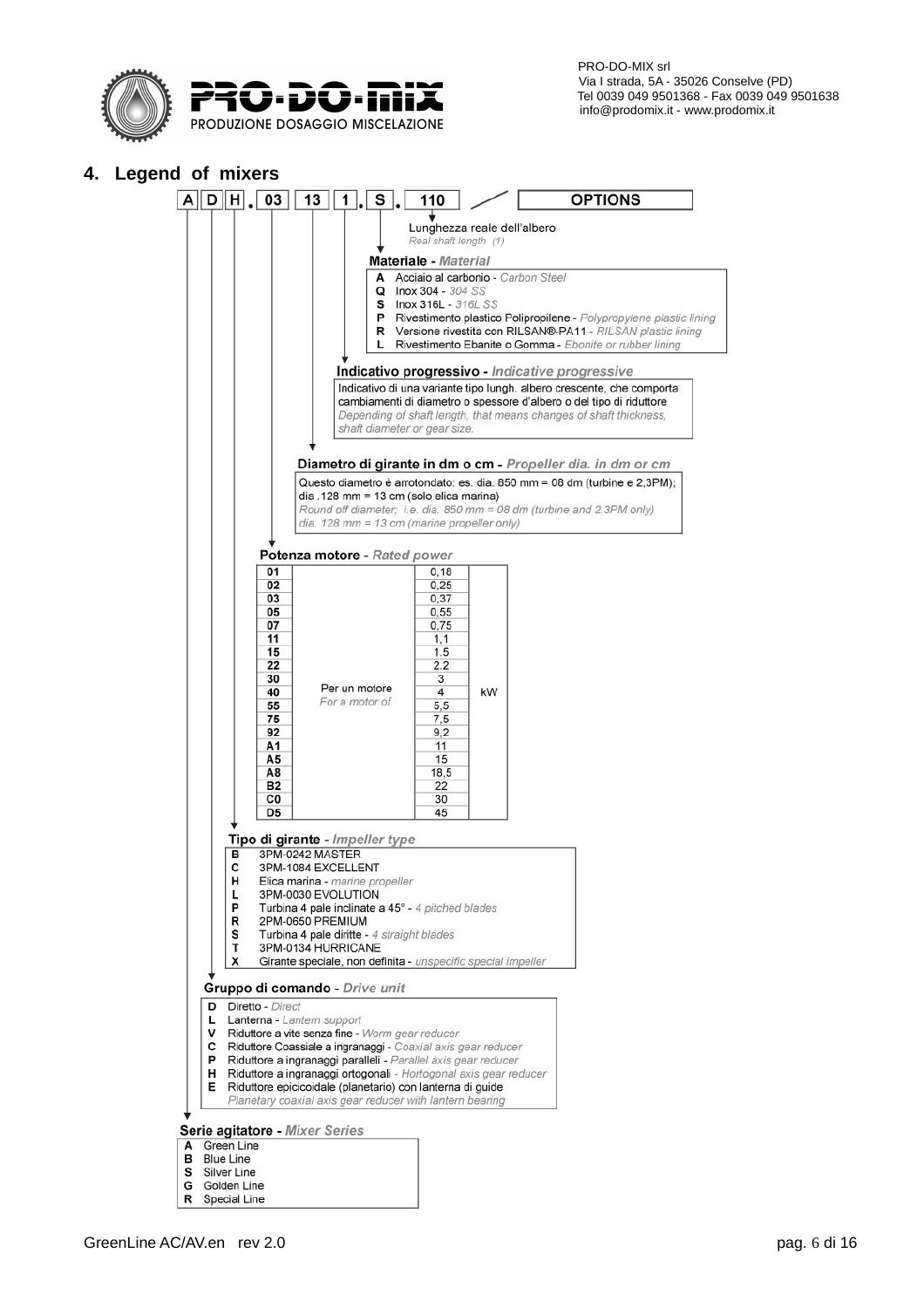

**5 Legend options**



Standard motori IEC in alluminio (tipi AD e AL) - standard = aluminium IEC motor (AD, AL types) Standard motore alluminio monoblocco con il riduttore (tipi ACC, ACP, ACR, ACT) - standard = reducer with buit-in motor (ACC, ACP, ACR, ACT types)

- A Motore IEC in ghisa (tipi AD e AL) - standard with cast iron IEC motor (AD, AL types)
- м Motore monofase - one phase el. motor
- P Tettuccio parapioggia - rain cap
- $\mathsf{R}$ Resistenza di riscaldamento - heating resistance
- S Sonde CPT o sonde bimetalliche Klicson - CPT thermistors or bi-metallic element Klicson probes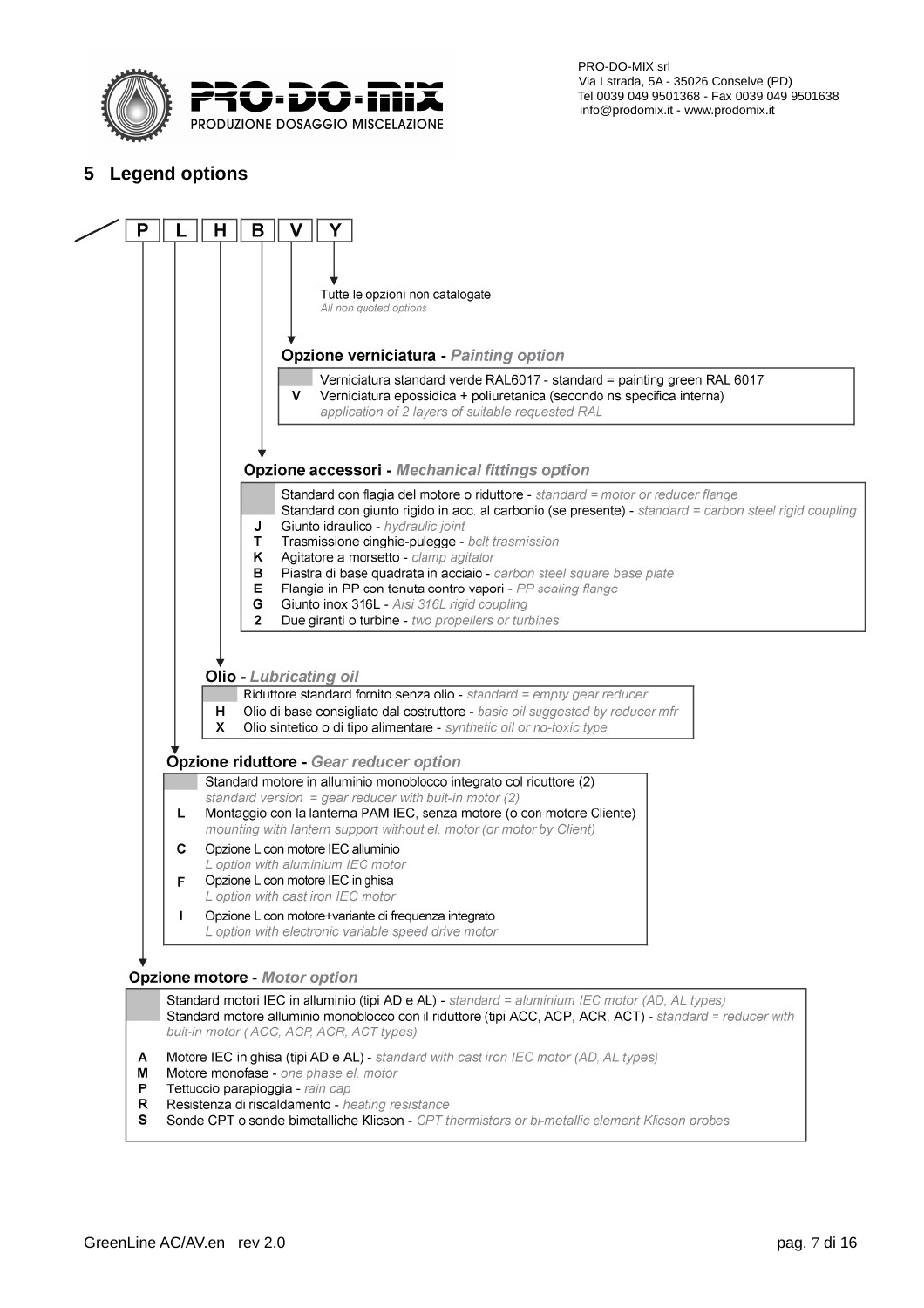

# **6. Applications**

The mixer is designed for mixing the fluid with the characteristics (installation, fluid typology, density, viscosity, temperature, etc.) specified in the contractual documents (ec. order confirmation). In lack of these specifications is up to the installator the check about the mixer compatibility (ec. materials, gasket, etc.) with the exercise.



**To mix fluids other than specified in the contractual documents or to operate under different conditions other than specified in the contractual documents, may cause damage to the mixer and / or injury to persons.**

# **7. Working limits**

If not differently specified in the sales documents and certificates: the following data and limits will be respected:



- o The mixer is not suitable for dangerous or flammable fluids and it is not intended for use in potentially explosive atmospheres.
- o Minimum and maximum working pressure: ATMOSPHERIC
- o Fluid to be mixed : see what specified in order, S.G. max.1.1 kg/dm<sup>3</sup>, viscosity max.100 cP (if no otherwise specified)
- o Minimum and maximum temperature of mixed fluid: 0 80°C
- o Minimum and maximum ambient temperature:  $0 40$  °C
- o Maximum altitude of installation: 1.000 m above mean sea level
- o Maximum number of starts per hour :

| Power until 5,5 kW | Power until 15 kW | Power superior with 15 kW |
|--------------------|-------------------|---------------------------|
| ∠ບ                 | ∸                 | ∸∸                        |

## **8. Installation**

o **8.1 Oil**



Once placed the mixer, replace the yellow plug, on the top of gear box near the motor flange, with breatherplug.

#### o **8.2 Handling**

The mixer must be handled with care using suitable hoisting equipment.

For lifting the mixer do not use fragile parts (motor terminal box, hand-wheel of eventual speed variator, etc.) **and also do not use lifting lugs eventually installed on motor, reducer, variator** because the scope of such lifting lugs, if present, is to lift the single component and not the mixer.

Do not use the mixer shaft, if the shaft is bended it can cause vibrations and malfunction.

The best way for lifting the mixer is to wrap up appropriately the motor, the reducer or the lantern if present, avoiding to bend the shaft.

If the shaft and other parts are lined with rubber, ebonite, plastic lining Abcite or other special paints, these protections are very delicate and can be damaged very easily, for this reason remove the protective devices only when the mixer is placed on site.

#### o **8.3 Operating position**

The mixers type ACC, ACP ,ACR, ACT is usually installed in a vertical position, with the motor upward. When the vessel is cylindrical, the baffles at the vessel wall are necessary.

**They can be three or four following the design of the agitator impeller. Three baffles at 120° if the impeller has 3 blades, four baffles at 90° if the impeller has 4 or 2 blades.**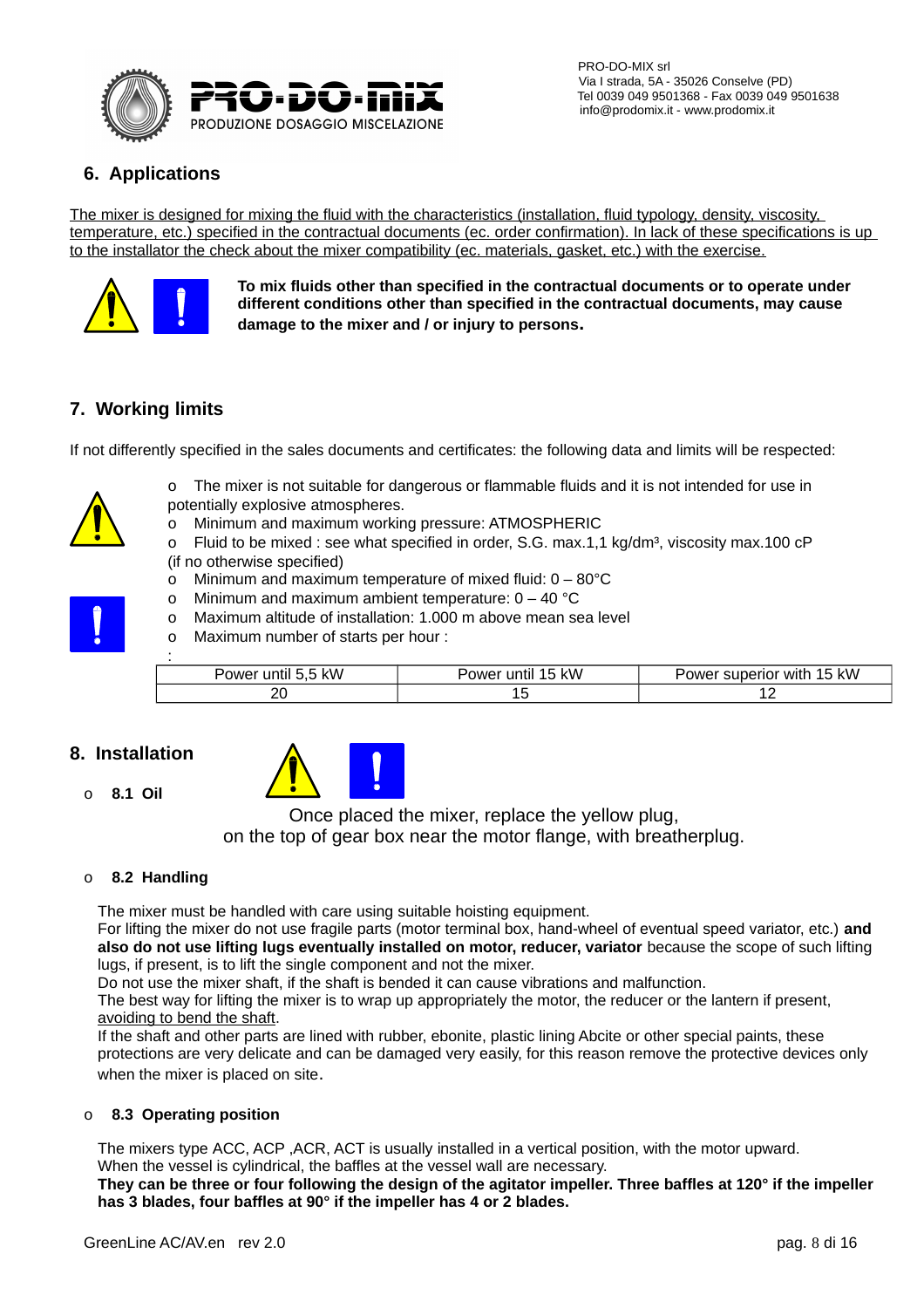

 PRO-DO-MIX srl Via I strada, 5A - 35026 Conselve (PD)  $\overline{J}$  =  $\overline{J}$  =  $\overline{I}$  =  $\overline{I}$   $\overline{I}$   $\overline{I}$   $\overline{I}$   $\overline{I}$   $\overline{I}$   $\overline{I}$   $\overline{I}$   $\overline{I}$   $\overline{I}$   $\overline{I}$   $\overline{I}$   $\overline{I}$   $\overline{I}$   $\overline{I}$   $\overline{I}$   $\overline{I}$   $\overline{I}$   $\overline{I}$   $\overline{I}$   $\overline{I}$ 

The suggested characteristics are :

Width : T/10, where T is the vessel diameter.

In the case the baffles are distant from the wall, provide a clearance of 2% referring the vessel and a width of baffles of 8%.

With solid suspension or solid dissolution as mixing purpose, the baffles off the wall are preferred.

Height : the same of the maximum liquid level, usually until the vessel bottom except in the case of presence of solids in suspension (100 mm about off the bottom)



Exemple : for tank of 3 m in diameter, the baffles will have the width of 0,30 m or 0,24 m et will be clear of the wall 0,06 m.

#### o **8.4 Positioning**

Before installing the mixer it is necessary to verify the following points:

 The space available around and on the top of the tank / vessel, taking into consideration the shaft length and the space required for the motor cooling.

 The stiffness and the dimensioning of the support structure, considering the static and dynamic loads. The mixer must not be subject to oscillations or vibrations in operation.

- For outdoor installations it is recommended the use of the rain canopy over the motor.
- The dimension of the tank openings for the introduction of the impellers, guide bearings, etc.

#### o **8.5 Fixing**

The mixer must be securely fixed to the relative support by bolts. The bolts must be always the maximum size permitted by the hole of the connection device.

The impellers, and all the other accessories must be securely fixed taking into consideration the parts that are marked for a proper fitting.

It is mandatory to check the shaft be vertical and that shaft can rotate without any friction against fixed parts of the vessel or its accessories.

**We strongly suggest to block all screwing devices with a no-permanent locking like LOCTITE 242® Threadlocker or similar, buyable near all the blacksmith shops, against the unlocking of the screw during the exercise, also in presence of vibrations, without any problem during the disassembling phase of the maintenance.**

The screwing torque we suggest, are :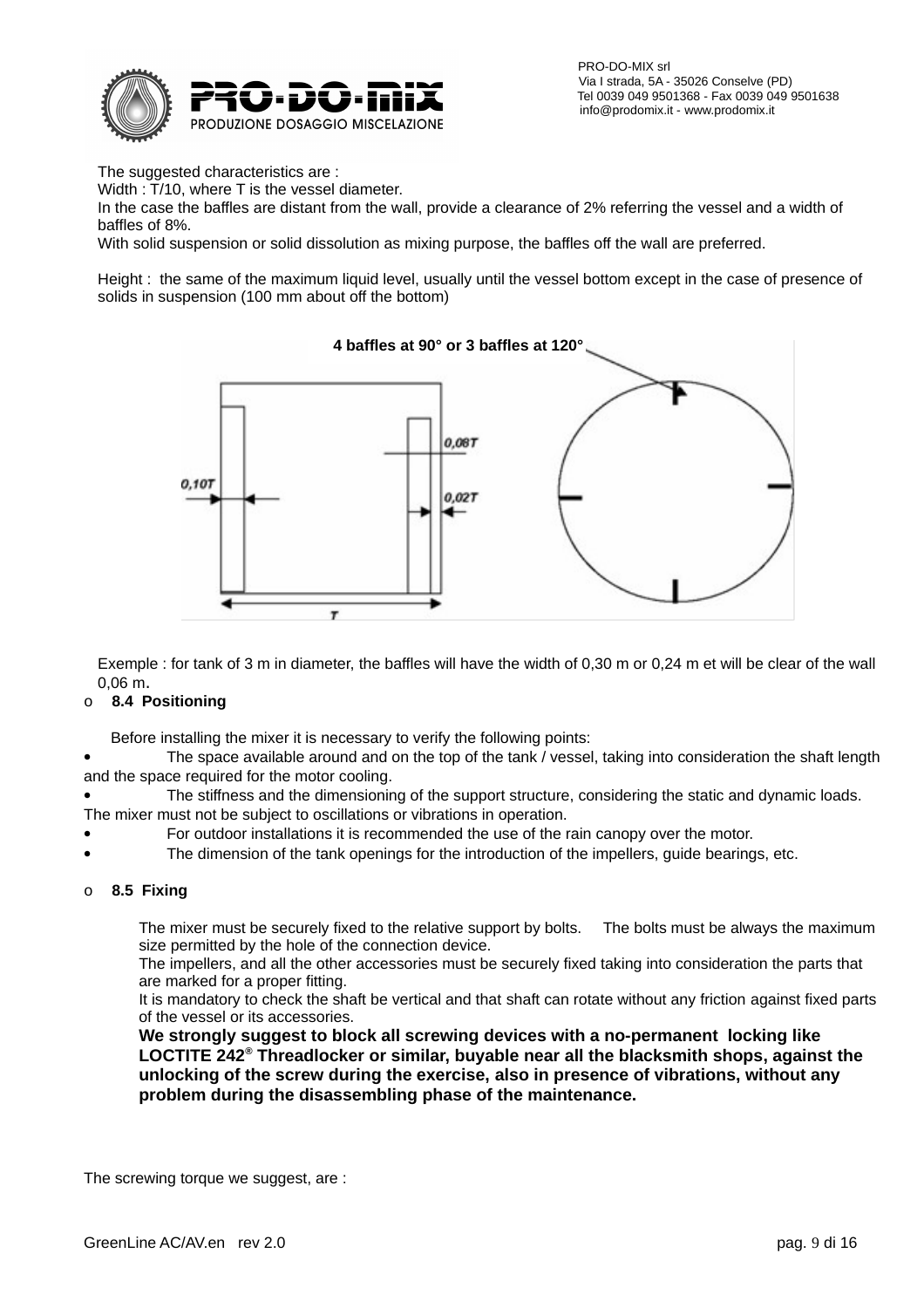

|                   | this table is applicable to attaching assemblies in class<br>6.8 (ec. screws in stainless steel) | this table is applicable to attaching assemblies in class 8.8<br>(ec. screws in carbon steel) |                     |  |
|-------------------|--------------------------------------------------------------------------------------------------|-----------------------------------------------------------------------------------------------|---------------------|--|
| <b>Dimensions</b> | Tightening torque                                                                                | Dimensioni                                                                                    | Coppia di Serraggio |  |
| M6                | 7 m.N                                                                                            | M6                                                                                            | $10 \text{ m}$ .N   |  |
| M8                | $17 \text{ m}$ .N                                                                                | M8                                                                                            | $23 \text{ m}$ .N   |  |
| M10               | $35 \text{ m}$ .N                                                                                | M10                                                                                           | 47 m.N              |  |
| M12               | 60 m.N                                                                                           | M12                                                                                           | 81 m.N              |  |
| M14               | 96 m.N                                                                                           | M14                                                                                           | 130 m.N             |  |
| M16               | 146 m.N                                                                                          | M16                                                                                           | 195 m.N             |  |
| M18               | 200 m.N                                                                                          | M18                                                                                           | 265 m.N             |  |
| M20               | 290 m.N                                                                                          | M20                                                                                           | 380 m.N             |  |

#### **Some important notes on bolt tightening**

#### o **How to tighten a screw**

These brief notes will refer to tightening screws required to develop a pre-established tension. It is well know this result can be achieved using the many and various tools made for controlled tightening. Less well know are the implications resulting from the use of these tools and the condition of the screws used. Experience teaches how screws tightening is not always done accurately even using suitable tools designed specifically for that purpose. Often a number of simple operations, necessary for correct tightening , go ignored. To ensure these receive due attention, we shall start from the point that is at the very bottom of the problem – tightening tension.

#### o **Tightening tension**

The duration of screw connections is mainly determined by whosoever does the tightening and to a much lesser extent by the screw designer or manufacture. Of course, the safety of a connection increases if the design is good and the screw is of good quality. Figures go to show however that it is insufficient tightening or over-tightening that mainly go to determine the quality of a connection - to a greater or lesser extent according to how severe the conditions of use are. It follows that to ensure a connection lasts as long as possible, the screw must be correctly preloaded so as to reduce to the utmost the difference between maximum and minimum operating stress. The diagram below shows "deformation forces" produced on a screw connection and relevant effects: the application of a preload causes the screw to lengthen and, at the same time, the coupled parts to shorten. The work load is partially distributed on the screw and partially absorbed by relaxation of the parts themselves.

| Preload       | Workload, kg     |       | tension range No. of supported |
|---------------|------------------|-------|--------------------------------|
| on screws, kg |                  | kg    | cycles                         |
| 650           | from 0 to $4200$ | 3.550 | 5.950                          |
| 2.700         | from 0 to $4200$ | 1.500 | 35.900                         |
| 3.300         | from 0 to $4200$ | 900   | 214.500                        |
| 3.800         | from 0 to $4200$ | 400   | to 20,000,000                  |
|               |                  |       | test interrupted               |

#### o **Controlled tightening operations**

Numerous system exist for tightening at pre-established values. The most simple and effective is the use of spanners or torque meter screwdrivers, with the aid of torque amplifiers in case higher value are required than the strength of the operator permits. The tension conveyed to the screw during controlled tightening is nevertheless conditioned by the "friction force" produced both between the threads of the screw and nut (or threaded hole) are between the screw head (degree of finish, surface treatment) and the tightening speed.

#### o **Friction forces**

Special studies carried out have made it possible to ascertain that, in extreme case , only 10% of the torque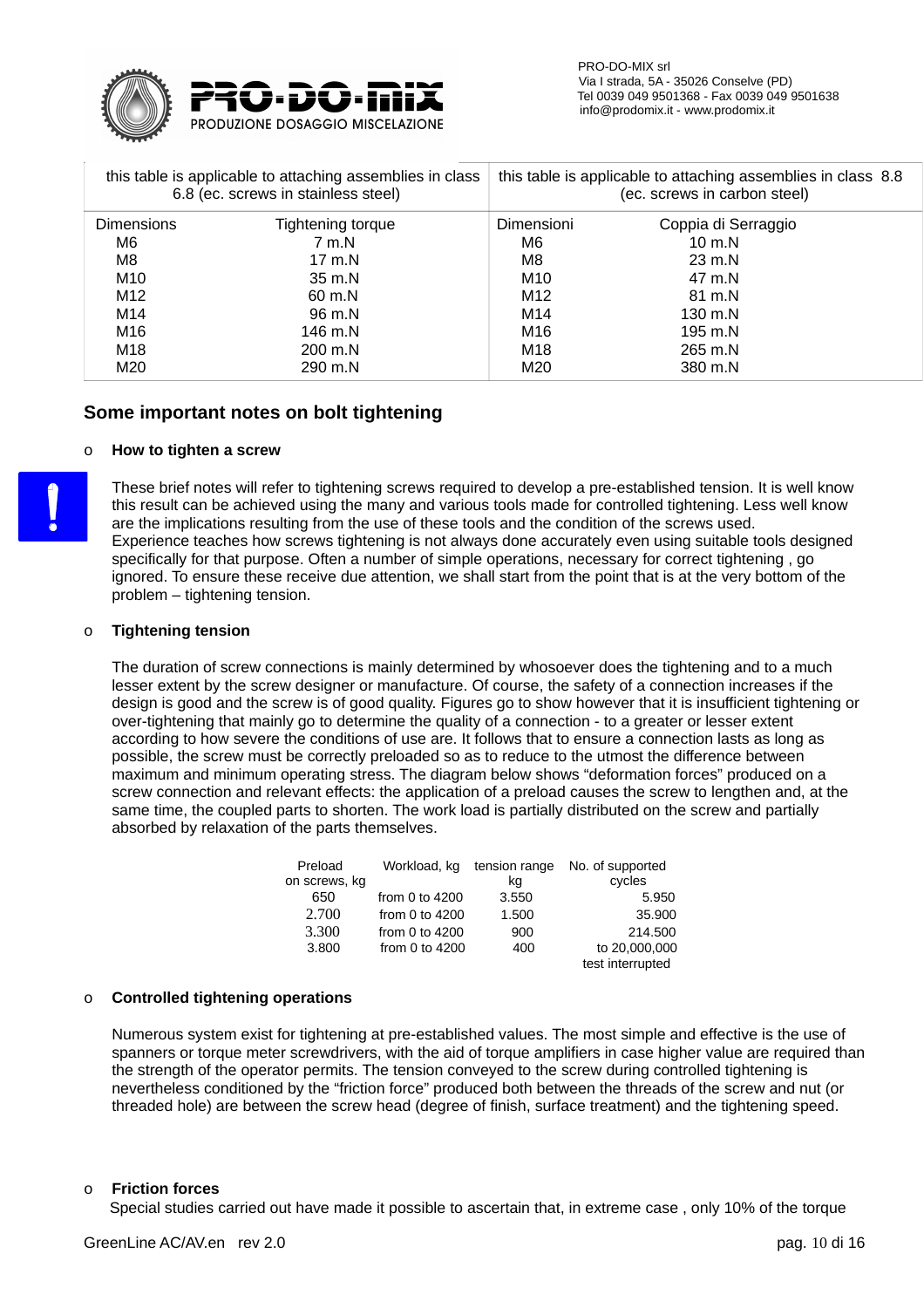

produced by the operator is conveyed to the screw, while the remaining 90% is absorbed by friction. In the case of screw with a thin lubrication covering, as supplied by most manufactures, the friction coefficient is 0.14'. This drops to 0.10 for cadmium plated screws and rises to over 0.2 for non-lubricated screws. The torque wrench settings for the different classes of nuts and bolts shown on the following pages have been calculated taking into account 0.10 and 0.14 friction coefficients. No relation can be provided here, not even approximate, between these torques and others resulting from different friction coefficients because very complicated calculations are required to determine these.

#### o **Tightening speed**

We have already spoken of the effect of tightening speed on the friction coefficient value. Slow tightening increases this while fast tightening reduces it. Test carried out on M10 screws class 10.9 slightly lubricated, have shown for example:

| Rpm  | friction coefficient |
|------|----------------------|
| 0.2  | 0.186                |
| 3.3  | 0.46                 |
| 36,0 | 0.26                 |

 In the first case, an 8% reduced tension is produced, while in the third case, this is 4% above the optimum value obtained by applying a speed of 3.3 rpm, considered in the intermediate case, that in fact corresponds to a 90° angle in 4-5 second. It is therefore absolutely vital that the operator adapt to this speed with a constant and continuous action an that on reaching 75% of the necessary value the action be slowed down at the limit of 2 angle degrees per second, as provided by ISO 7355 standards relating to the use of dynamometric wrenches. All the conditions will thus be complied with considered in calculating the torque wrench setting and consequently the tightening tension, a vital characteristic of the connection. This will be equivalent to or in any case very close to that of the project.

#### o **Angular tightening**

Correct tightening can also be achieved by measuring the screw rotation angle after pre-tightening at low values with a dynamometric wrench. This method provides a degree of precision higher than that explained previously because it is in no way affected by general friction forces, screw condition and tightening speed. It does however have its limits inasmuch as the angular values must in all cases of use be predetermined by the designer of the connection as the depend on the elastic characteristics of the connected elements, on their size and on the quality of the screw. use is prevalent in the automotive industry. Angular tightening is done using a goniometric instrument. In the specific case of tightening agitator shaft coupling screws or blade hubs, tightening with a dynamometric wrench is more than enough, after making sure there are no undesired solid particles on the surface to be joined together, checking the screw material and that the threads are adequately lubricated.

#### **9. Start-up**

#### o **9.1 Electrical connections**



**Before starting work on the mixer, make sure that the electricity supply has been switched off and that it cannot be accidentally switched on.**

**Ground the mixer before making any other connection.**

**We recommend that a high sensitivity differential switch (30 mA) be installed as extra protection against lethal electric shocks in the event of faulty grounding. Make sure that the rated voltage corresponds to the supply voltage**

Connect the mixer to the mains using a multiple-pole switch or other device ensuring multiple-pole disconnection (interruption of all the supply wires) from the mains, with a contact separation of at least 3 mm.

Remove the terminal board cover by first removing the screws.

Carry out the connections as indicated on the back of the terminal board cover and as shown in the specific figure of the motor manual.

The electric motor supply must be equipped by the user with a magneto-thermal switch or magnetic starter with overload and under voltage protection, a thermal relay and fuses installed upstream.

The overload relay must be set to the rated motor current value .

**WARNING**: don't forget to branch the ground terminal of the motor (PE) (fig. 9.1) to the grounding line.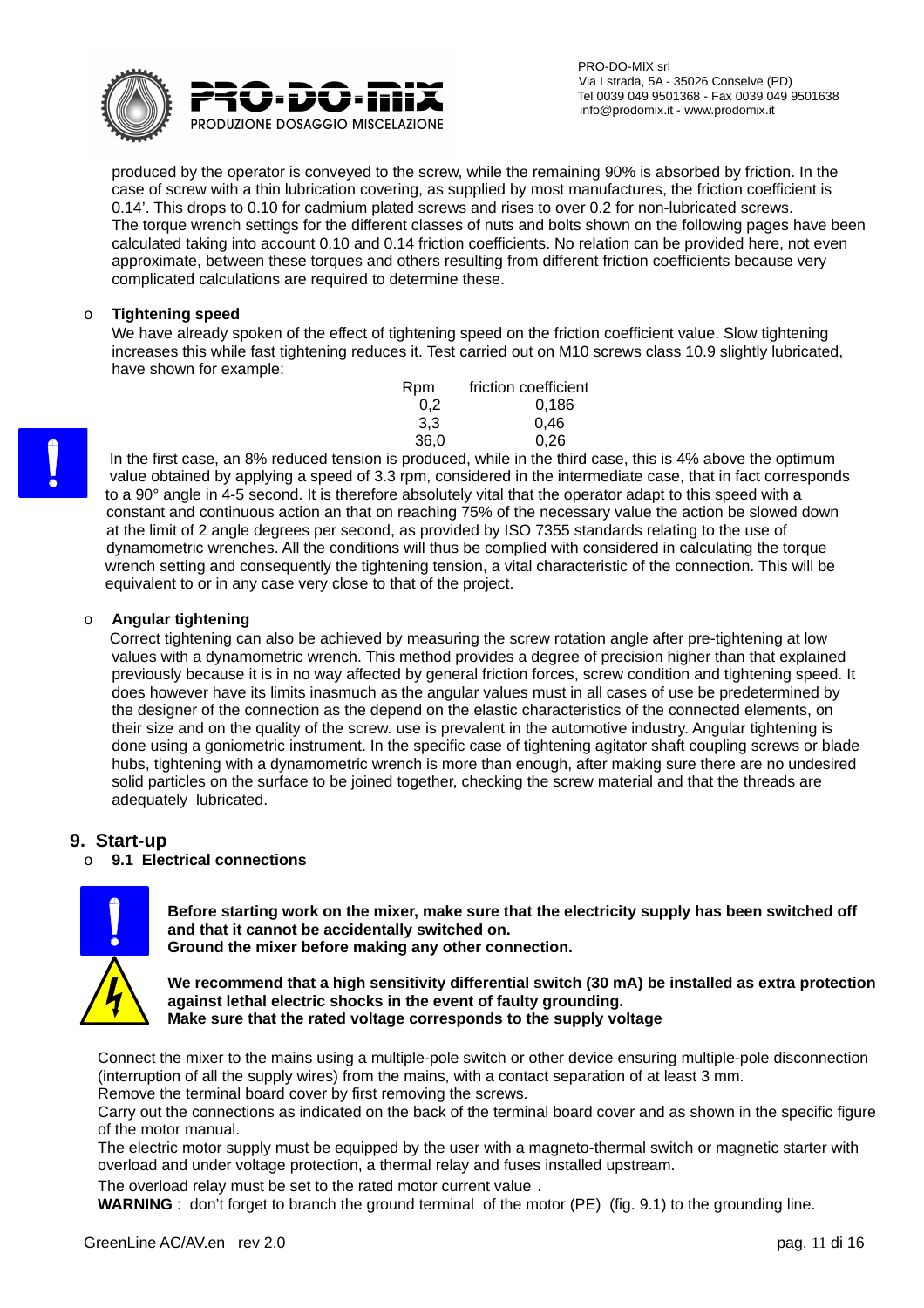

#### o **9.2 Checking the Direction of Rotation**

The direction of rotation may be checked before the tank / vessel is filled with the fluid to be mixed , provided it is run for very short starts only.

The mixer must not be run until the tank / vessel is filled with liquid.

Continuous dry running (if not stated in the sales documents) can damage the eventual mechanical seal or bend the shaft.

The mixer must not be started (if not stated in the sales documents) if the impeller is immersed in sediments.

Usually the direction of rotation is clockwise when facing the mixer from the motor side, however the correct direction of rotation is shown by an arrow on the mixer.

If necessary reverse the direction of rotation by interchanging any two of the incoming supply wires. (only for threephase electric motor. For other motors read the relevant manual)

#### o **9.3 Controls**

Before startin up the mixer it is necessary to verify also the following points:

o Check that all the screws and bolts are tightened.

o Check that all the rotating parts are not accessible and all the relevant protections are properly installed.

o Check the oil level of the gear reducer just after the first start of the mixer.

o Check that the mixer do not produce "strange" noise. Otherwise stop it immediately. Before restart identify the cause of the noise.

o Check that the mixer do not produce evident vibration or oscillation. Otherwise stop it immediately. Before restart identify the cause of the noise.

o Check that there is not any leakage of oil, grease, water, or other fluids. Before restart identify the cause of the noise.

o For mixers with mechanical variator or inverter : reach slowly the exercise speed.

o Measure the voltage at the motor terminals and compare it with the rated value on the motor nameplate.

o Measure the absorbed current of the motor for each phase and compare it with the rated value on the motor name-plate. **The motor must never be overloaded.**

#### **10. Accidents prevention measures**

#### o **10.1 Important**

Press the button "**EMERGENCY STOP**" every time you find in a dangerous situation (this button cannot be provided on the agitator by the manufacturer, so it must be installed close to the machine by the installer or the End User itself).

Before executing every type of operation in the dangerous areas :

- turn the main switch in position "0" and block it

- put on control panel the warning notice "**OFF FOR MAINTENANCE**"

In any case avoid every maintenance operation when the agitator is working and avoid the tampering of parts of the agitator.

All the reparations, especially the ones related with the electrical parts, have to be executed only by specialised staff.

**NEVER** use the safety devices for different reasons than the ones they are made for.

Make sure periodically that the safety devices are efficient

Every person who works on the agitator must be learned about the safety devices assembled on it, if any (depending on the size of agitator) and about their correct use.

#### **NEVER MODIFY OR TAMPER WITH THE SAFETY DEVICES**;

PRO-DO-MIX company is not responsible for the operations of modification or tampering made by not qualified staff

#### o **10.2 Checks, verifications and dispositions**

Check periodically the condition of : O IMPELLER-SHAFT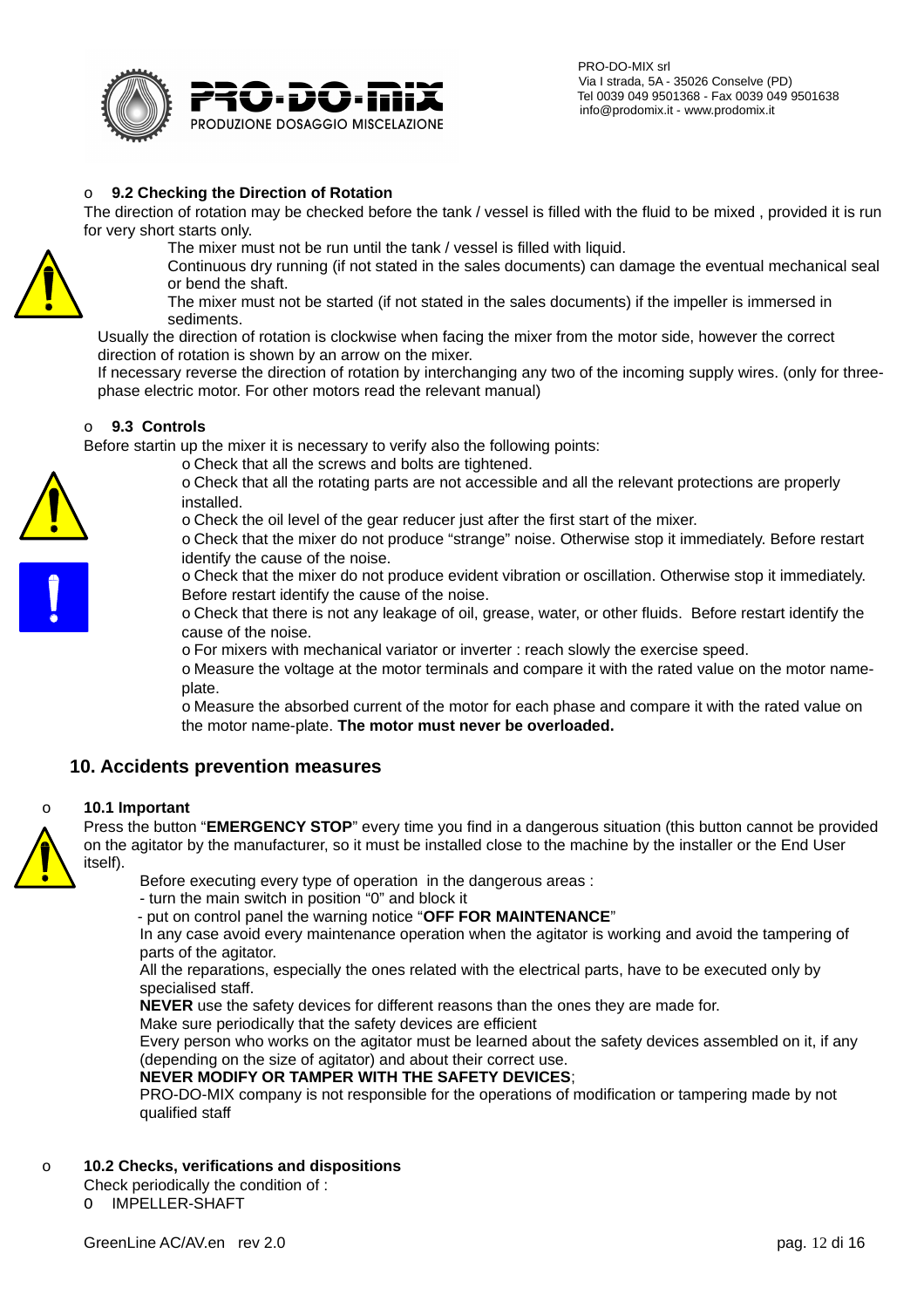

- O RIGID COUPLING-AGITATOR SHAFT
- O HUB-IMPELLER BLADE
- O TANK AGITATOR FLANGE

#### **Verify always the correct grounding of the machine carpentry**

o On every inspection-door presents on the vessel, on which the agitator is assembled, place a protection net in order to avoid contacts of persons or object with the inner rotating parts.

o **Vessels should be fitted with warning signs calling attention to the presence of moving parts.** o ATTENTION : during the employ of agitators is absolutely necessary to be very careful not to disperse the fluids in the surrounding environment; some of them could be toxic or at least dangerous.

o Consult the technical staff of the PRO-DO-MIX in order to choose the correct installation of your agitator and whatever could be necessary for a long life of the machine and to obtain the maximum safety in the use of it.

o **Pay attention to the tightening of the bolts, nut and screws of the agitator. Check them well at the starting and then periodically, because if the impellers or the coupling work loose, it may be generated serious mechanical damages as a consequence.** 

o **Tight the nuts with a dynamometric key, set to the appropriate torque depending on the nuts supplied with the agitator with self locked ones. Reduce the friction coefficient between nut and bolt. We suggest to fix the nut or bolt by means of chemical pastes to increase the locking trend between screwing parts, if the paste is compatible with the process fluid, obviously.** PRO-DO-MIX technicians are available for providing general advice on installation problems or on choosing materials to be used in contact with the fluids, depending on the fluid's properties and working conditions (e.g. temperature, pressure, tendency to explode etc.) and on any other issue affecting mixer durability and plant safety. PRO-DO-MIX, however, shall not be considered responsible for any suggestions it should be asked to provide because said suggestions derive from previous positive experiences in situations similar to the ones at hand of which PRO-DO-MIX ignores actual plant specifications and process parameters, which remain under the competence of the third parties.

#### o **10.3 Contrary directions**

**On the machine there are different parts to which you should pay attention, because they could cause injury to the operator**

Rotating parts: crushing danger Moving parts : break danger Sharp parts : amputation danger Rotating sharp parts : amputation danger Under tension parts : struck by lighting danger

**Attention : some of the above mentioned parts are dangerous also when the agitator is not working. Always remember to work carefully and maintain always the safety distance also when executing the maintenance operations.**

#### **Verify in any case that the safety devices are on.**

- $\Rightarrow$  Never use the machine without protections devices and never modify these devices.
- $\Rightarrow$  In case of breaking of a protection, repair it immediately or substitute it with another one of the same model.
- $\Rightarrow$  DO NOT MODIFY OR TAMPER THE SAFETY DEVICES, every operation of tempering or modification made by not qualified staff, cannot be a PRO-DO-MIX company responsibility

#### **11. Maintenance**



Before starting work on the mixer, make sure that:

**The electricity supply has been switched off and that it cannot be accidentally switched on. The tank where the mixer is installed in not in pressure or vacuum.**

**The surface of the mixer and/or the tank are not hot or icy.**

**The eventual vapours or smells that can escape out from the tank are not dangerous for persons or environment.**

After approx. 100 duty hours from the first start-up, check that all the screws and bolts are tightened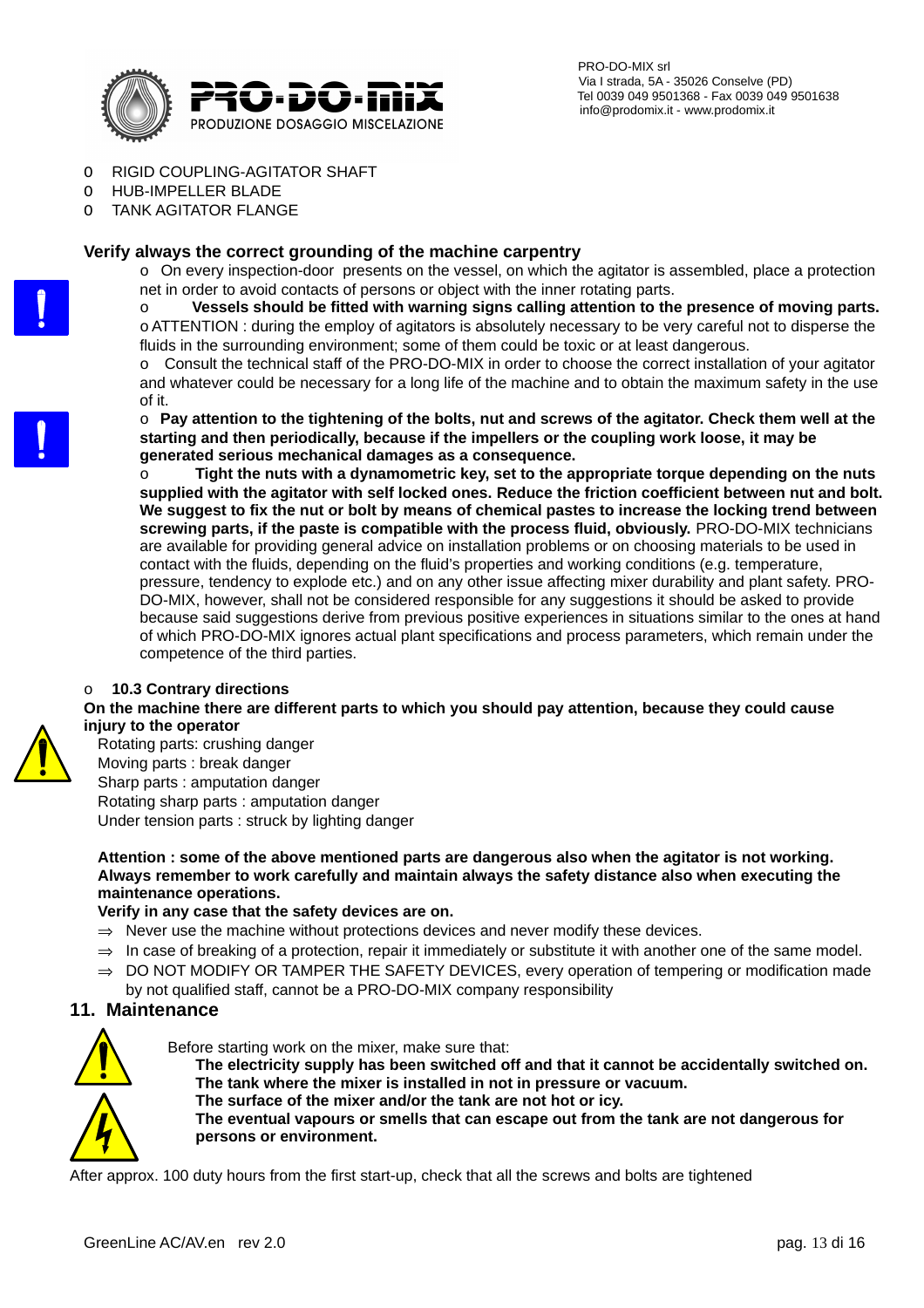

 PRO-DO-MIX srl Via I strada, 5A - 35026 Conselve (PD) Tel 0039 049 9501368 - Fax 0039 049 9501638

For mixers operating in standard conditions, e.g. ambient temperature =  $0 \div 40$  °C – mixed fluid temperature  $0 \div 80$ °C, the ordinary scheduled maintenance are the following:

- o Mixer with permanently greased ball or roller bearings : change the bearings approx. every 15 000 duty hours
- o Mixer with NON permanently greased ball or roller bearings Add a small quantity of clean, specific grease approx. every 5 000 duty hours
- o Mixer with mechanical speed variator or reducer "life lubricated" :
- No periodic oil changes are required.
- o Mixer with mechanical speed variator or reducer NOT "life lubricated". Change the oil after about 300 hours of operation from the first start-up, carefully flushing the gear unit using suitable detergents. Do not mix mineral oils with synthetic oils. Check oil level regularly and change oil approx. every 10 000 duty hours. (Read the relevant manual for more specific details)
- o See the here attached recommendations of the constructor for the maintenance of the reducer or the chapter

#### o **"13. Routine maintenance"**.

For mixers operating out from standard conditions, specific information will be supplied.

Periodically check the regular operation of the mixer and replace the eventual shaft seal, gaskets and elastic elements of the joints and clean the motor cooling fan grid and the impeller/s.

For disassembly and assembly procedures read the specific instructions and drawings, when supplied, or send the mixer to the manufacturer.

| Fault |                           |     | <b>Probable Cause</b>                                                                             | <b>Possible Remedy</b>                                              |
|-------|---------------------------|-----|---------------------------------------------------------------------------------------------------|---------------------------------------------------------------------|
|       | The mixer doesn't start   | a)  | No electrical power                                                                               | Supply electric power                                               |
|       |                           | b)  | Blown fuses because<br>inadeguate (blowing current too<br>low)                                    | Replace fuses with adequate ones                                    |
|       |                           | C)  | or the supply cable are<br>damaged                                                                | Blown fuses because the motor Repair the motor or replace the cable |
|       |                           | Id) | Overload protection previously<br>tripped                                                         | Reset the protection (if it trips again see<br>fault 2)             |
| P     | Overload protection trips | la) | Overload setting is incorrect                                                                     | Check the setting of the motor starter and<br>replace, if necessary |
|       |                           | Ib) | The motor runs on two phases                                                                      | Check the electrical connections. Replace<br>the fuse if defective  |
|       |                           | IC) | Foreign objects on the rotating<br>parts or the impeller/s is<br>immersed in solids               | Remove the solids from the shaft and the<br>impeller/s              |
|       |                           | Id) | Density or viscosity of the<br>mixed liquid is higher than<br>specified in the sales<br>documents | Please contact the manufacturer for<br>assistance                   |
|       |                           | e,  | Defective bearings                                                                                | Regrease or change bearings                                         |

# **12. Fault Finding Chart**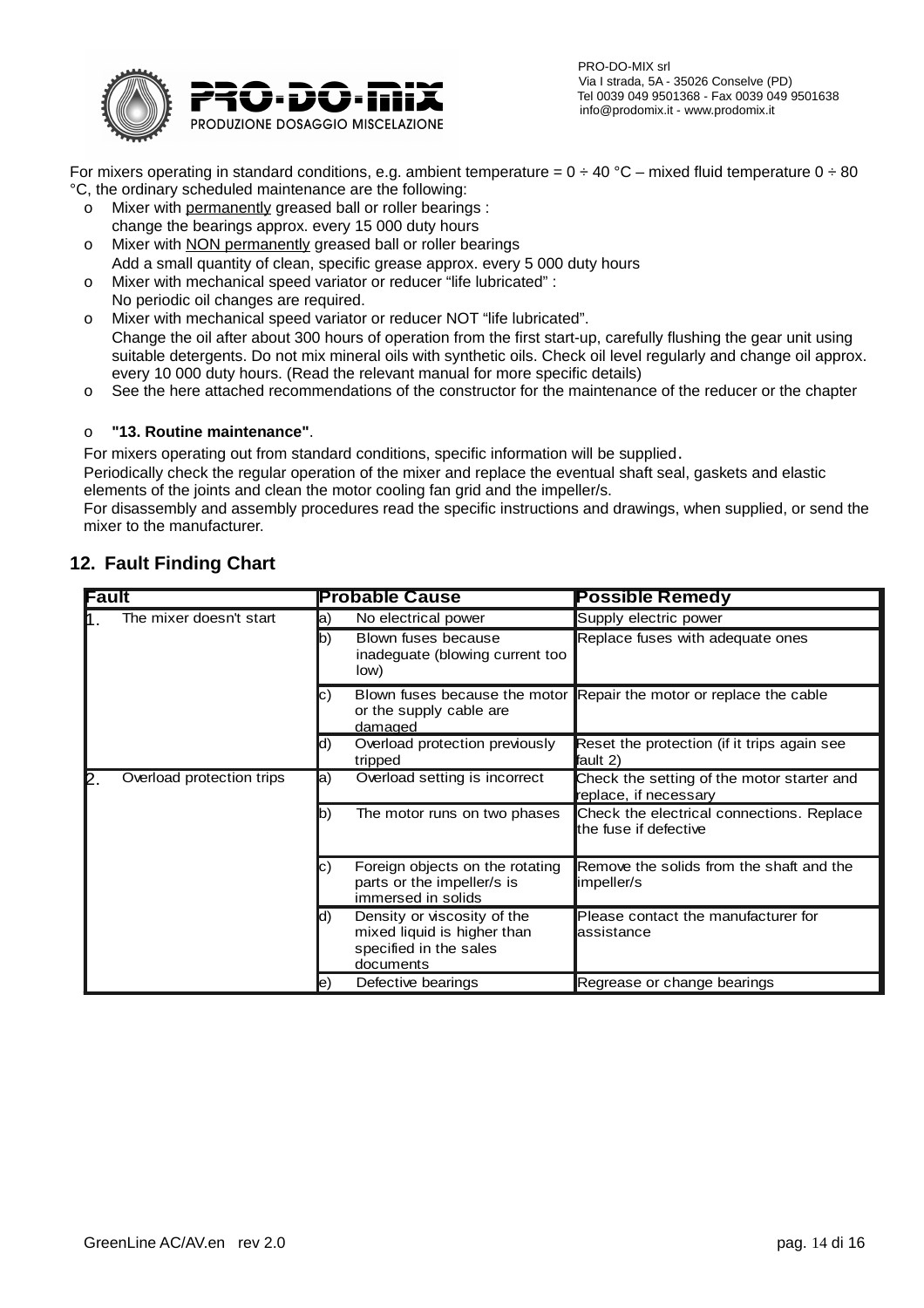

| -ault |                                                                                    | <b>Probable Cause</b> |                                                                                                                                           | <b>Possible Remedy</b>                                                                                          |  |
|-------|------------------------------------------------------------------------------------|-----------------------|-------------------------------------------------------------------------------------------------------------------------------------------|-----------------------------------------------------------------------------------------------------------------|--|
| B.    | Mixer makes too much<br>noise.<br>Mixer runs unevenly and                          | a)                    | due to low liquid level                                                                                                                   | Impeller/s draw in air or cavitate Increase the liquid level in the tank and keep<br>it as constant as possible |  |
|       | vibrates                                                                           | b)                    | Impeller/s out of balance<br>(foreign objects on the impeller                                                                             | Clean and check the impeller/s                                                                                  |  |
|       |                                                                                    | c)                    | The mixer shaft is not linear                                                                                                             | Check the linearity of the mixer shaft and<br>eventually contact the manifacture for<br>assistance              |  |
|       |                                                                                    | d)                    | Defective bearings                                                                                                                        | Regrease or change bearings                                                                                     |  |
|       |                                                                                    | le)                   | Defective motor fan                                                                                                                       | Replace the fan                                                                                                 |  |
|       |                                                                                    |                       | the wall are not provided the<br>baffles                                                                                                  | See point 8.2 for present manual                                                                                |  |
|       |                                                                                    | g)                    | Defective mechanical speed<br>variator or reducer                                                                                         | Check oil level or repair the defective device,<br>if necessary                                                 |  |
| 4.    | Insufficient or no mixing<br>effect                                                | a)                    | Foreign objects on the<br>impeller/s                                                                                                      | Clean the impeller/s                                                                                            |  |
|       |                                                                                    | b)                    | Impeller/s installed in a wrong<br>way or position                                                                                        | Check that the impeller/s is properly<br>installed                                                              |  |
|       |                                                                                    | IC)                   | Wrong direction of rotation                                                                                                               | Reverse the direction of rotation                                                                               |  |
|       |                                                                                    | d)                    | The characteristics of the mixed<br>liquid or the dimension of the<br>tank are different from that<br>specified in the sales<br>documents | Please contact the manufacturer for<br>assistance                                                               |  |
| Б.    | Too high temperature in the<br>support/lantern, speed<br>variator/reducer or motor | $ a\rangle$           | motor starter is defective or<br>setting is incorrect                                                                                     | The motor is overloaded and the See fault 2) and check the motor starter                                        |  |
|       |                                                                                    | b)                    | Fault in the motor cooling<br>system. Too much dirty in the<br>motor cooling fan grid                                                     | Chech the motor cooling system and clean<br>the fan grid                                                        |  |
|       |                                                                                    | $\vert c)$            | The mixed fluid temperature is<br>too high                                                                                                | Check the temperature in the tank. It must<br>be lower or equal to maximum specified in<br>the sales document.  |  |
|       |                                                                                    | d)                    | The ambient temperature is too<br>high                                                                                                    | Check the ambient temperature. It must be<br>lower or equal to maximum specified in the<br>sales document.      |  |